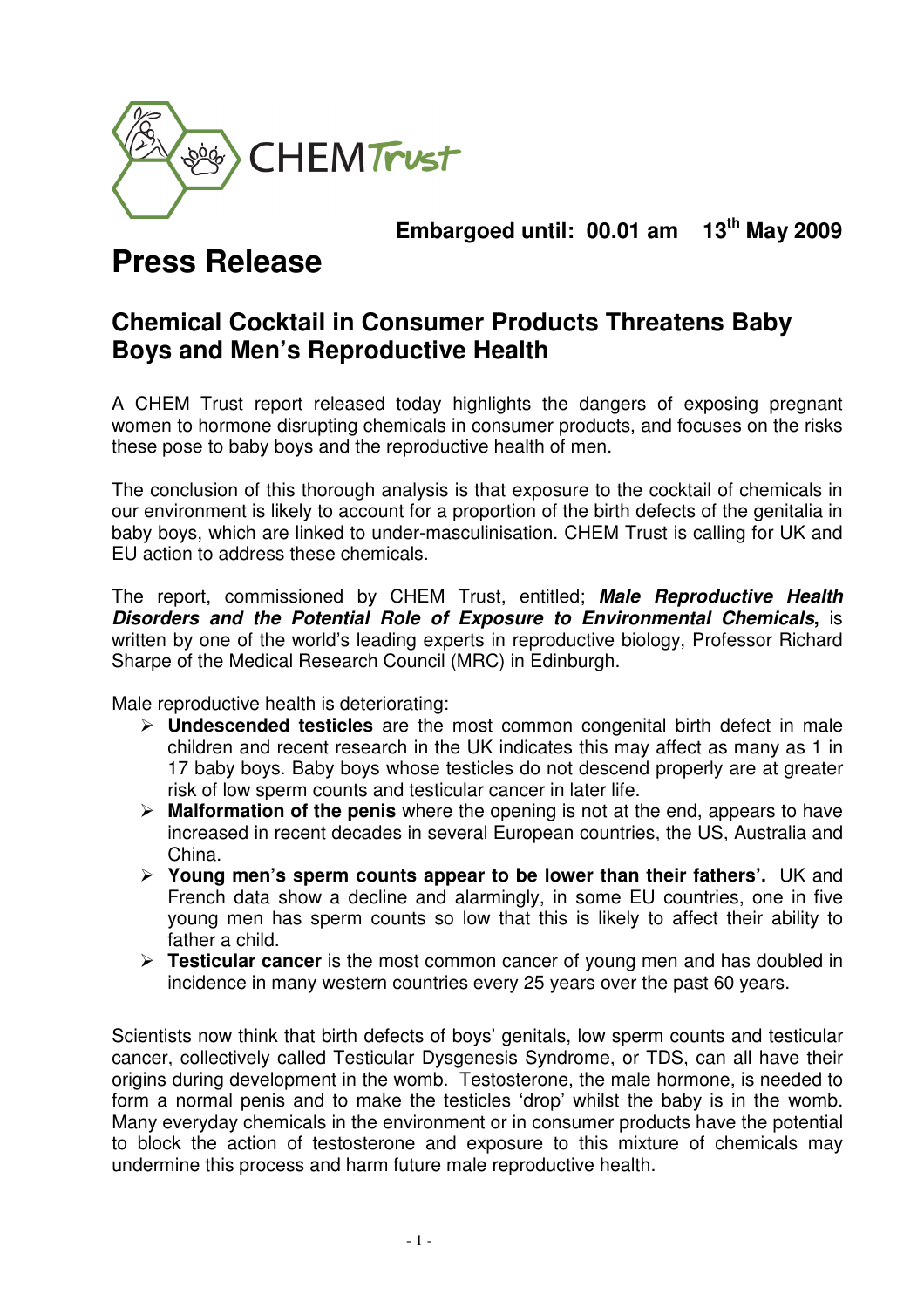The new CHEM Trust report highlights that animal studies have established beyond doubt that certain hormone disrupting chemicals, in particular testosterone disrupting chemicals, can cause TDS-like disorders. Furthermore, de-masculinisation effects due to chemical pollutants in the environment have now been reported in many species of wildlife. These findings strengthen the suggestion that chemicals are likely to be playing a role in the reported decline in men's reproductive health.

Professor Richard Sharpe of the MRC stated "Because it is the summation of effect of hormone disrupting chemicals that is critical, and the number of such chemicals that humans are exposed to is considerable, this provides the strongest possible incentive to minimise human exposure to all relevant hormone disruptors, especially women planning pregnancy, as it is obvious that the higher the exposure the greater the risk".

The new EU chemicals legislation, called REACH (Registration, Evaluation, Authorisation and restriction of CHemicals), provides an opportunity to address Professor Sharpe's concerns and reduce overall exposures to EDCs.

Elizabeth Salter Green CHEM Trust Director stated "Chemicals that have been shown to act together to affect male reproductive health should have their risks assessed together. Currently that is not the case, and unfortunately chemicals are looked at on an individual basis. Therefore, Government assurances that exposures are too low to have any effect just do not hold water because regulators do not take into account the additive actions of hormone disrupting chemicals".

CHEM Trust has asked the UK Government to support the collective assessment of chemicals but they have yet to take a lead on this in the EU. In the meantime baby boys may be put unnecessarily at risk".

Elizabeth Salter Green added "Women are exposed to hormone disrupting chemicals via many routes including pesticides in food, chemicals leaching from plastic articles and from the use of personal care products applied directly to the skin. It is high time that public health policy is based on good science and that regulatory authorities have health protection, rather than industry protection, uppermost in mind".

**For more information contact:**  Elizabeth Salter Green Tel: 020 8360 1259 Mobile: 07976 273157 Elizabeth.saltergreen@chemtrust.org.uk

Gwynne Lyons Tel: 01603 507363 Mobile: 07944 422898 Gwynne.lyons@chemtrust.org.uk

Professor Richard Sharpe - contact details available on request

### **Notes to Editors:**

#### **1. CHEM Trust (Chemicals, Health & Environment Monitoring Trust),**

**www.chemtrust.org.uk,** is a science-based charity with the aim of protecting humans and wildlife from harmful chemicals. CHEM Trust makes the links between chemicals